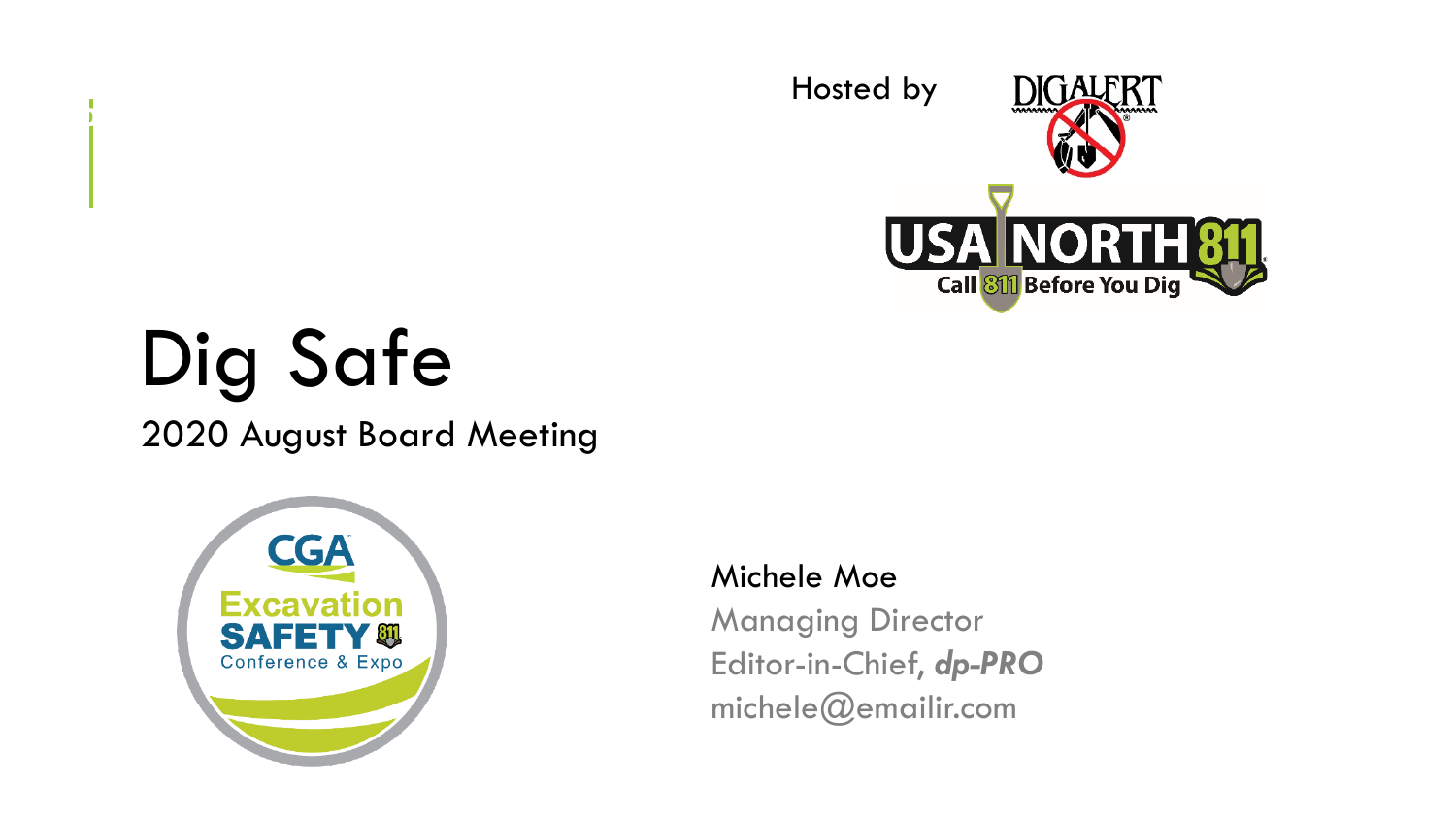

 **industry as a whole. This is the #1 opportunity for education and networking for our** 

Bruce Campbell, Miss Dig System Inc.

8-time attendee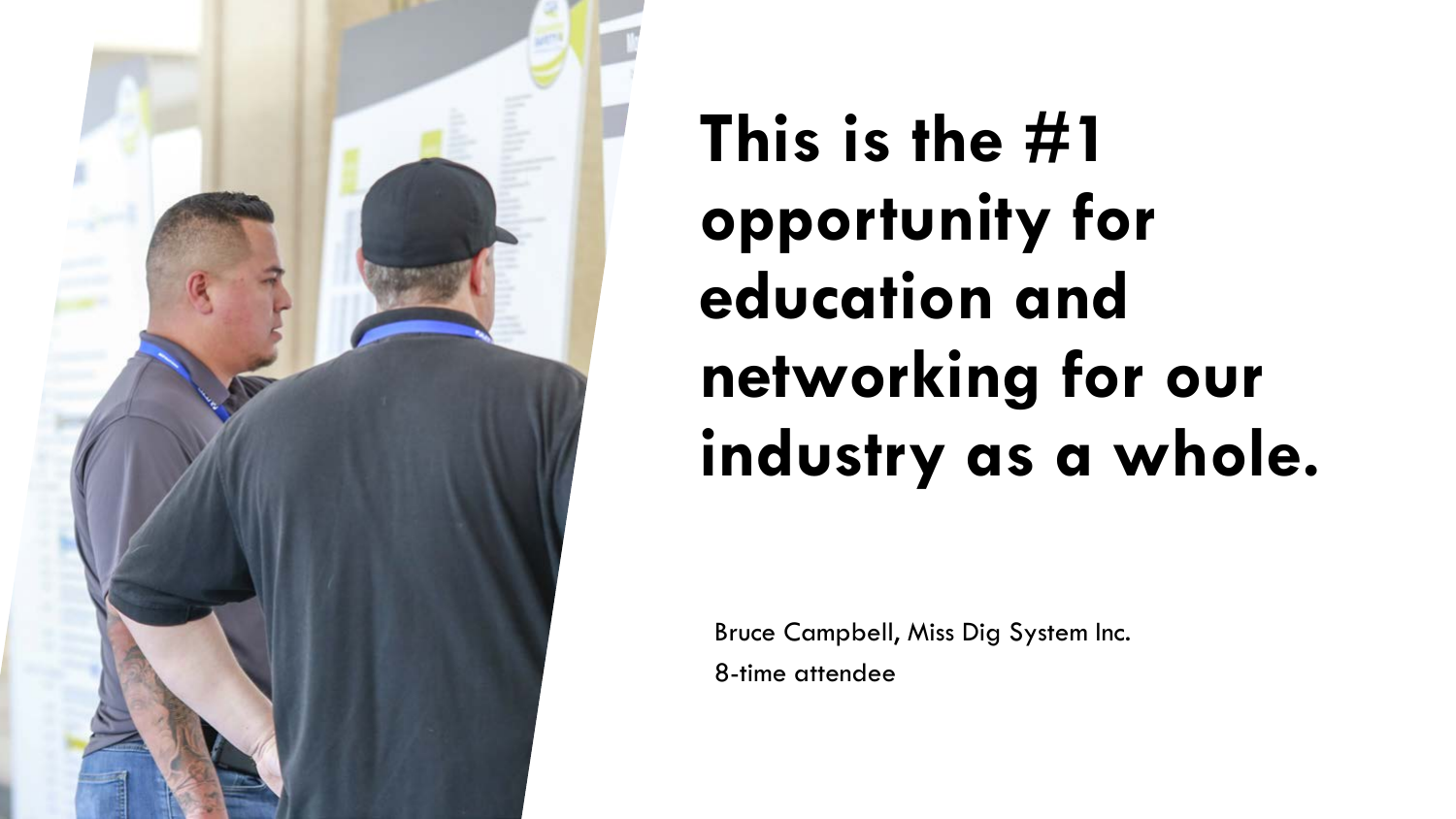# 2019 OVERVIEW

- 1,600+ Attendees
	- Over half attended as Full Conference Delegates
- **120+ Exhibitor Booths**
- Hosted By Sunshine 811

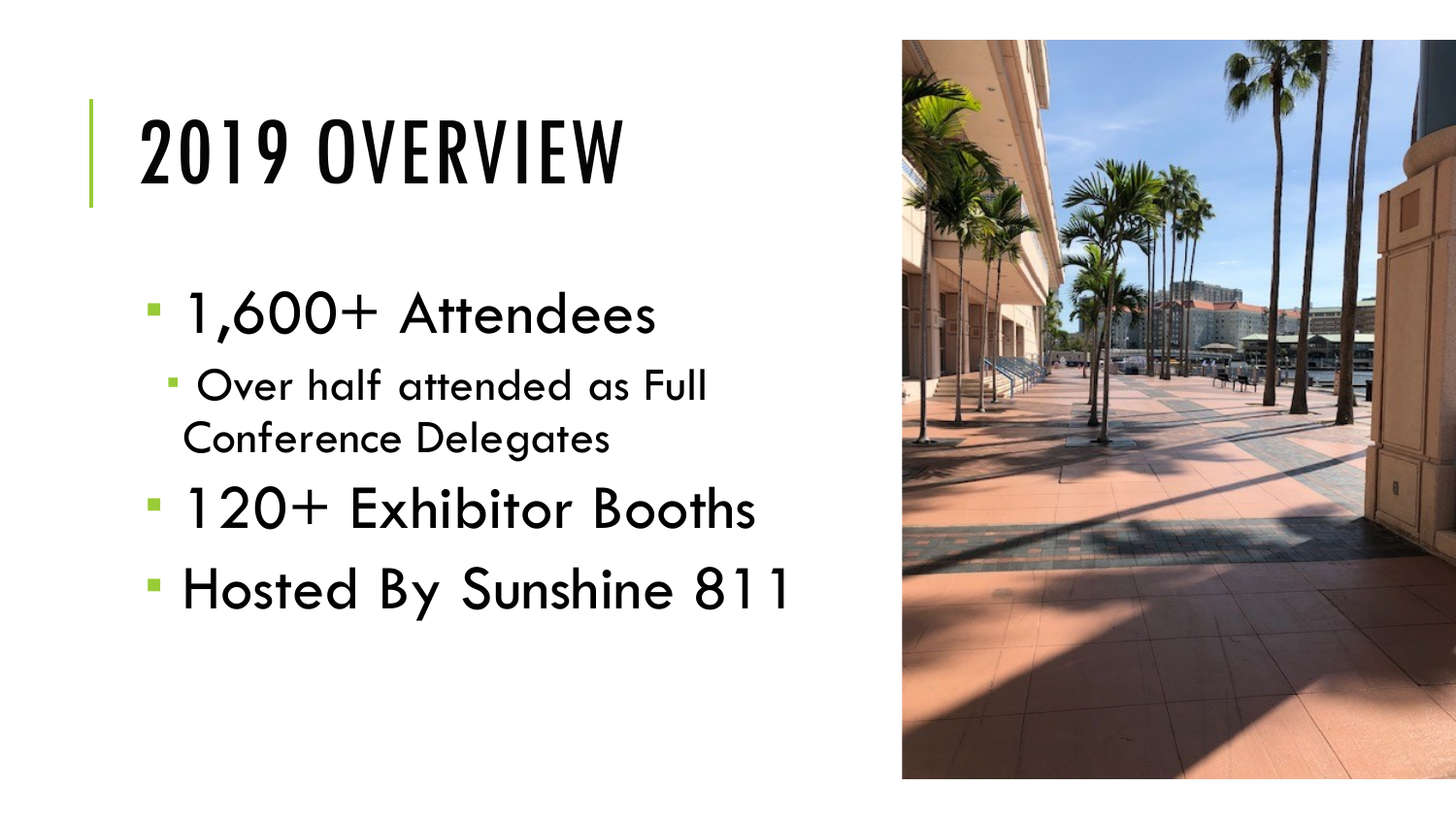#### 2020 OVERVIEW

Palm Springs Convention Center March 24-26 Hosted By Dig Alert USA North811

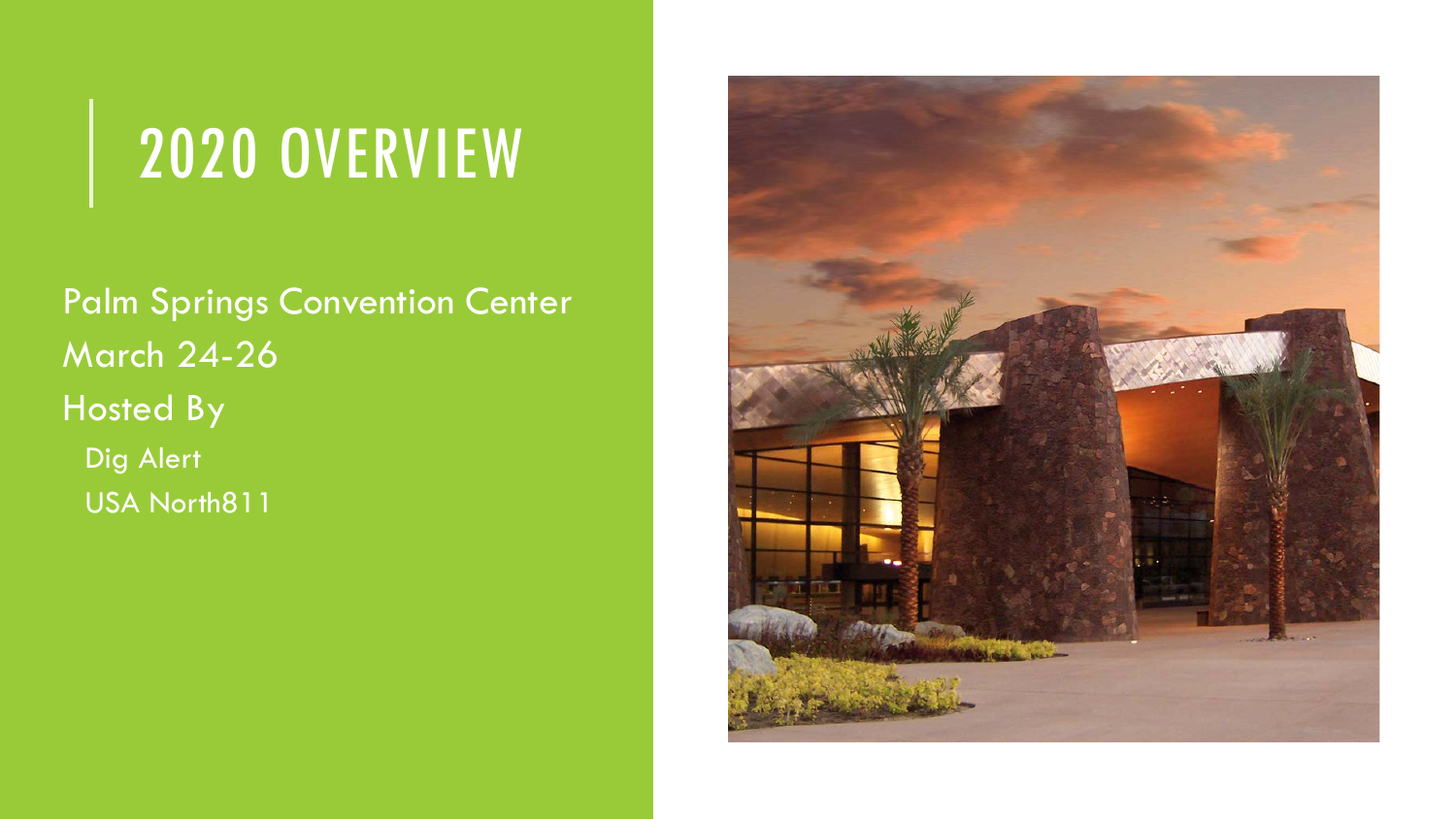

### **2020 OFFERINGS**

CGA Annual Meeting CGA Committee Meetings Educational Sessions **13 Tracks Offered** Exhibit Hall Floor Industry Summits Learning Labs New Technology Forums Damage Prevention Theater Vendor Outreach Sessions Workshops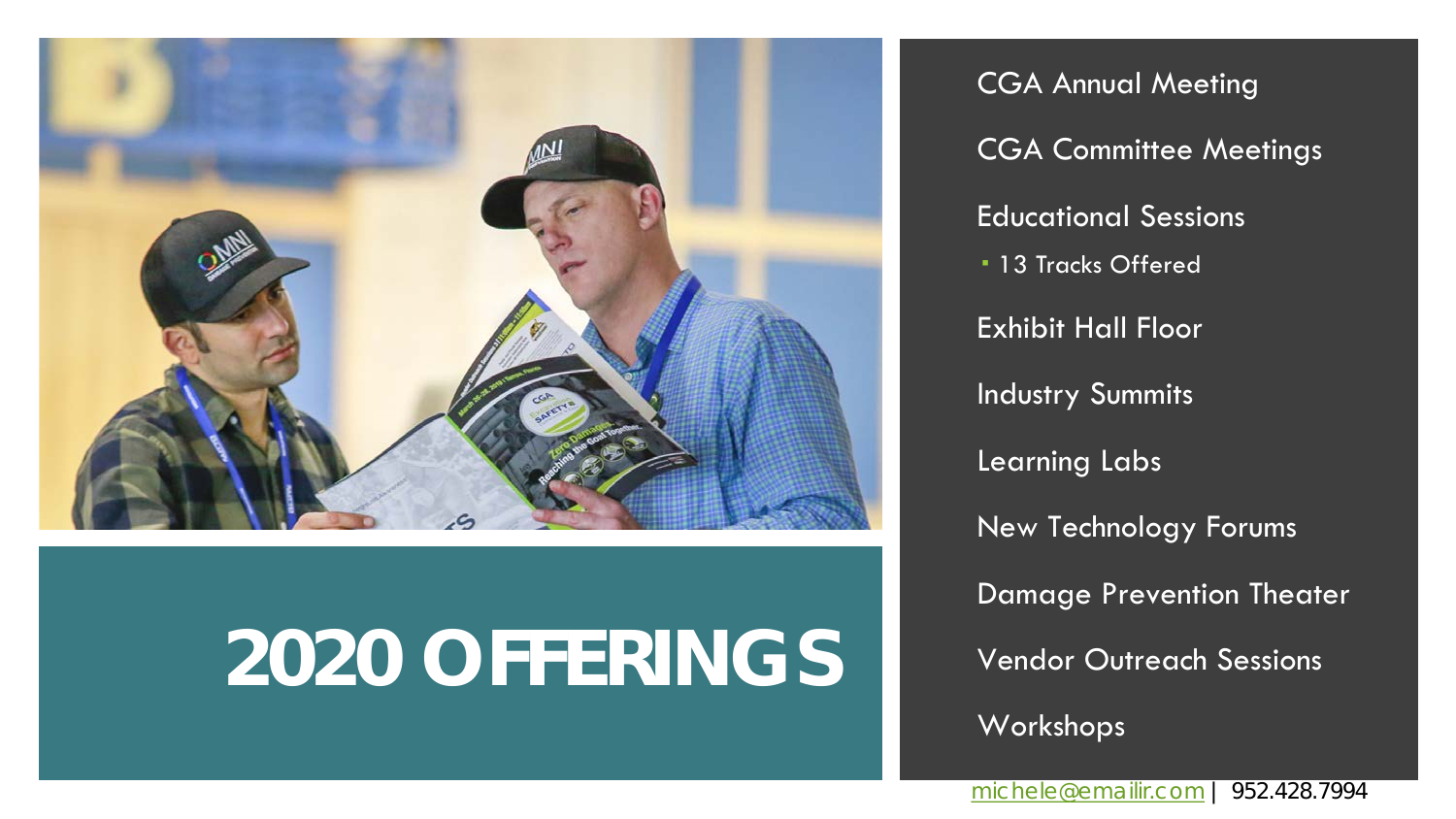

#### SESSION APPEAL

michele@emailir.com | 952.428.7994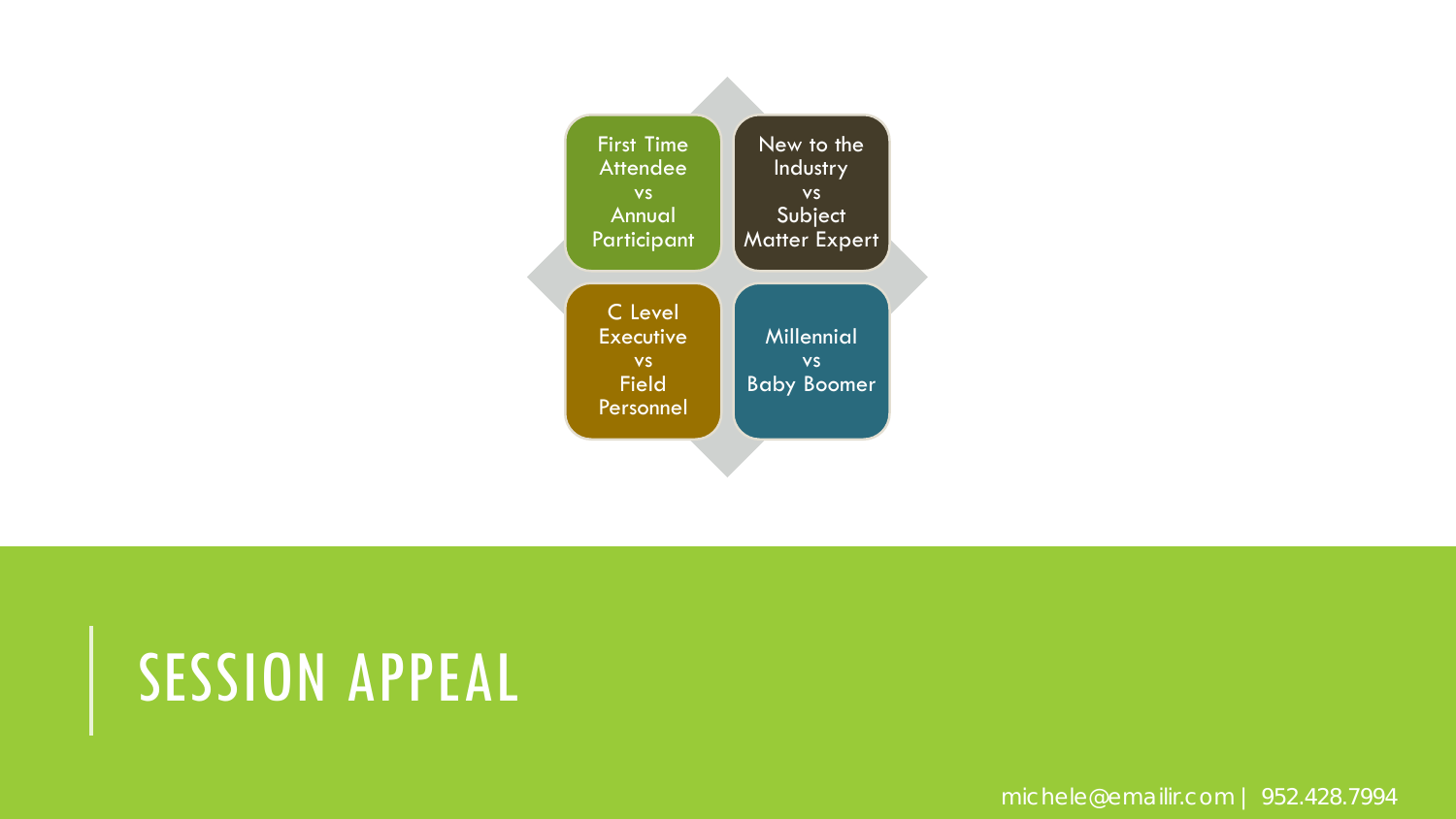# **POTENTIAL DIG SAFE TOPICS**



ELECTRONIC REGULATION AND REBUILDING AFTER AB 1914 POSITIVE RESPONSE BILL SUBMISSION A DISASTER / EXPLANATION AND A RESPONSE BILL SUBMISSION

UNDERSTANDING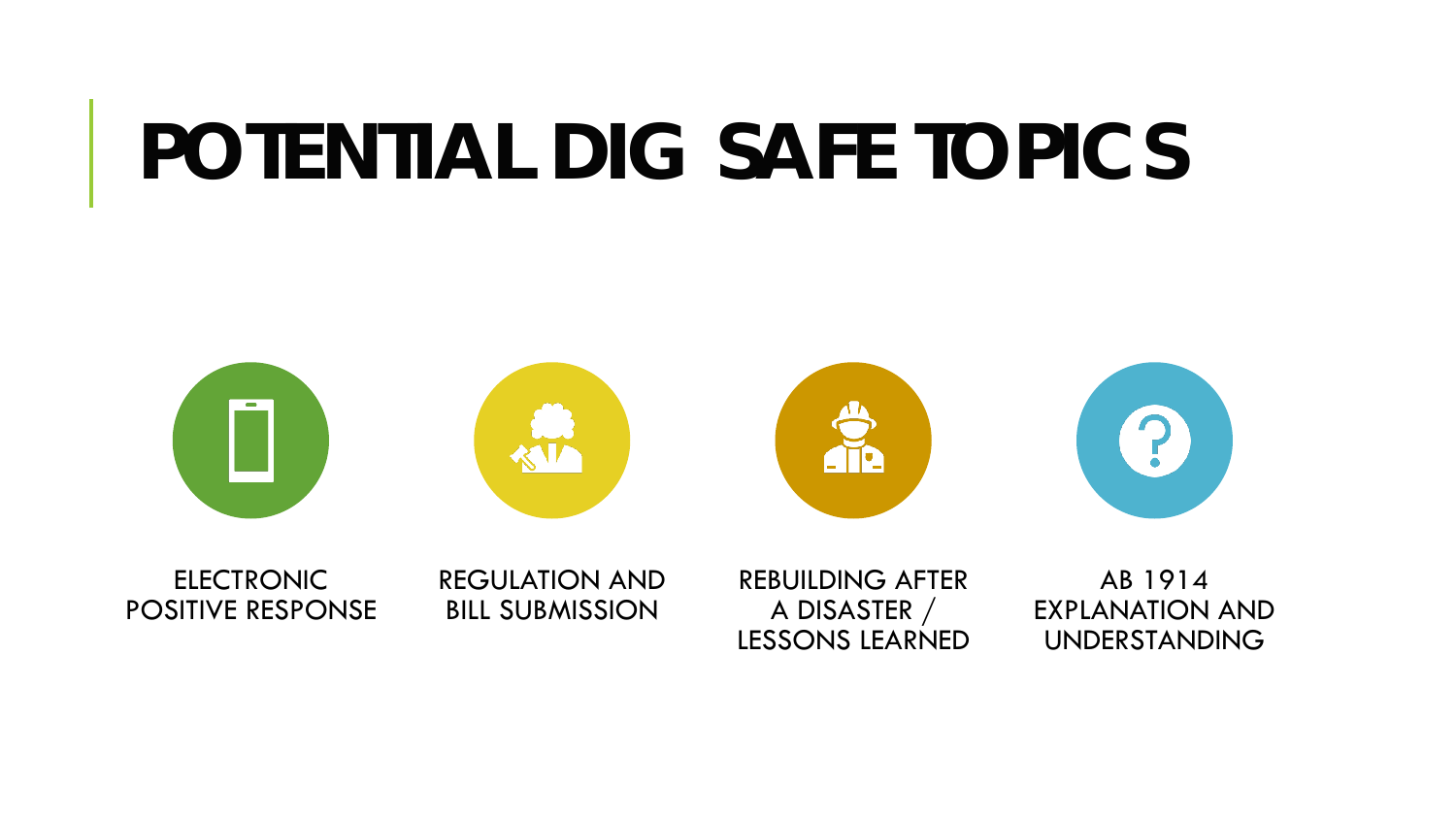#### ELECTRONIC POSITIVE RESPONSE

 relating to underground infrastructure Potential legislation: AB 1166 An act to amend Section 4216.3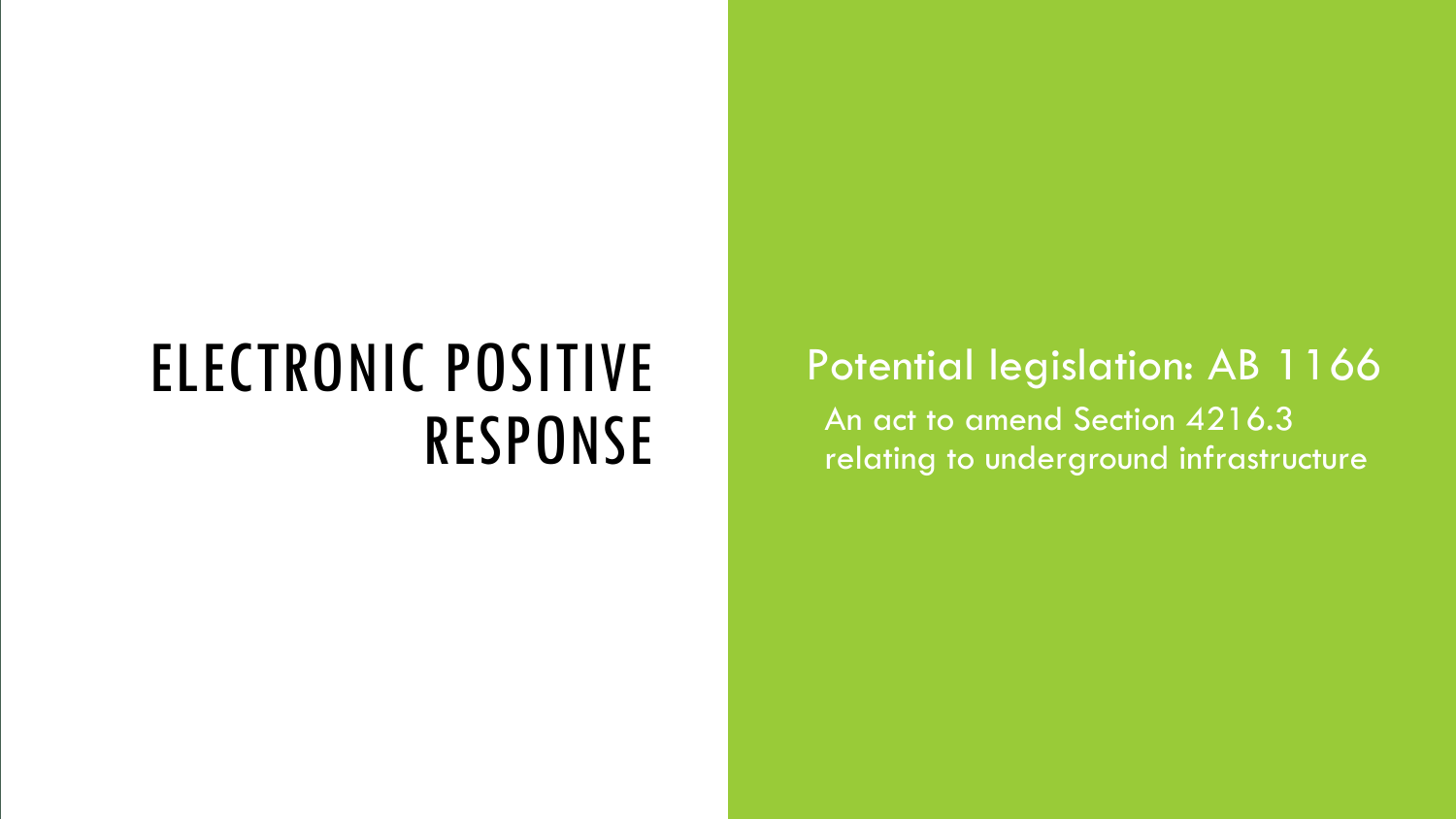#### REGULATION & BILL SUBMISSION



 'How a Bill Becomes a Law' Bill introduction: February 17, 2020

**Annual Excavation Ticket**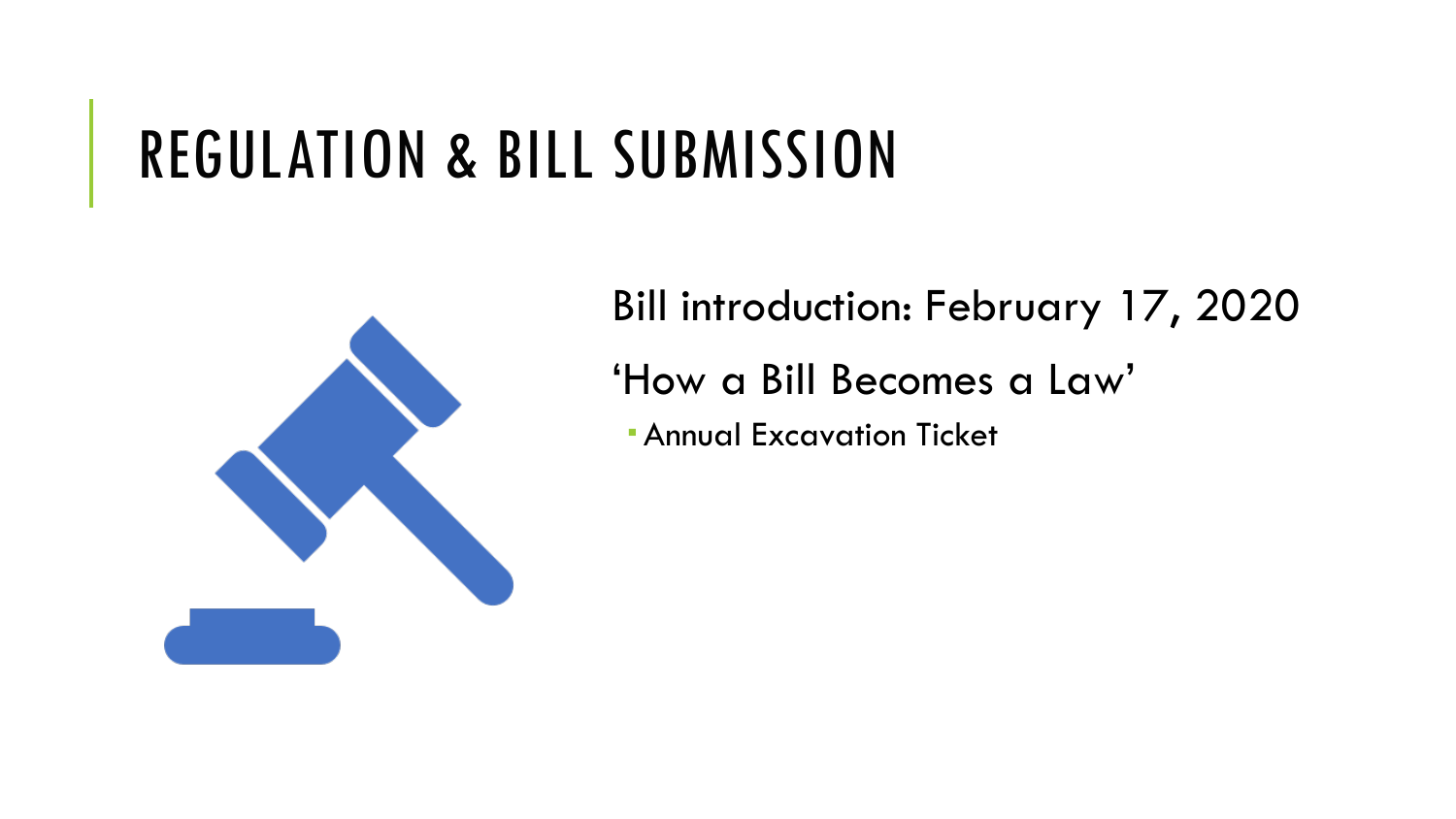REBUILDING AFTER A DISASTER: LESSONS LEARNED

Increase of tickets during rebuild for all utilities Discuss Mutual Aid

Panel Discussion with variety of areas represented

- FEMA
- OSHA
- Dig Board
- OES
- CLSB
	- Contractor State License Board
- State Agency
- CAL Recycle

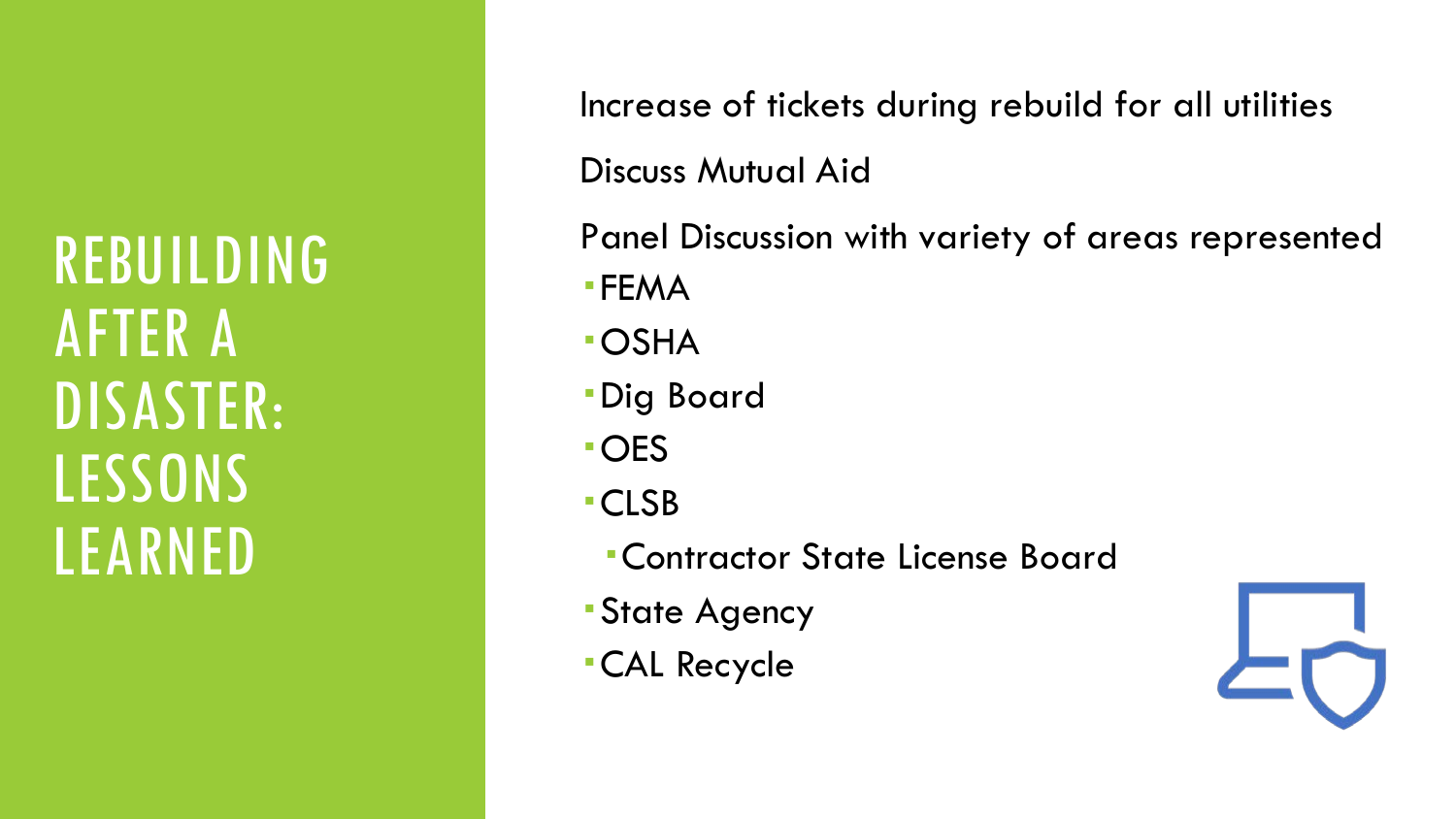#### AB 1914: EXPLANATION & UNDERSTANDING

Requested Session

Rolls out July 2020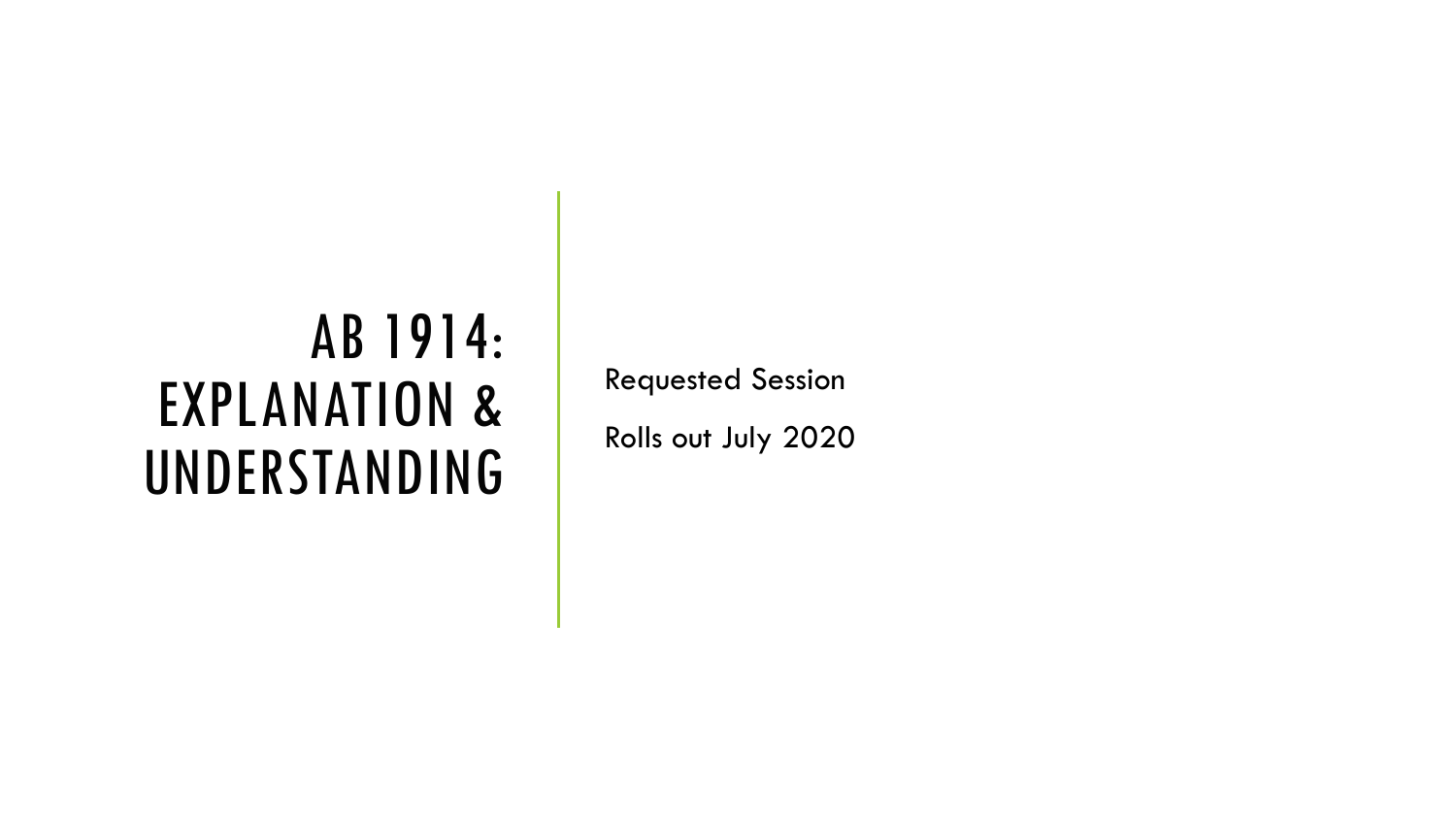

#### DIG SAFE PERSPECTIVE SUMMIT

Could replace our "local" summit

❖ l high profile topic with interactive Q & A

Recommendations for Moderator or Panelists?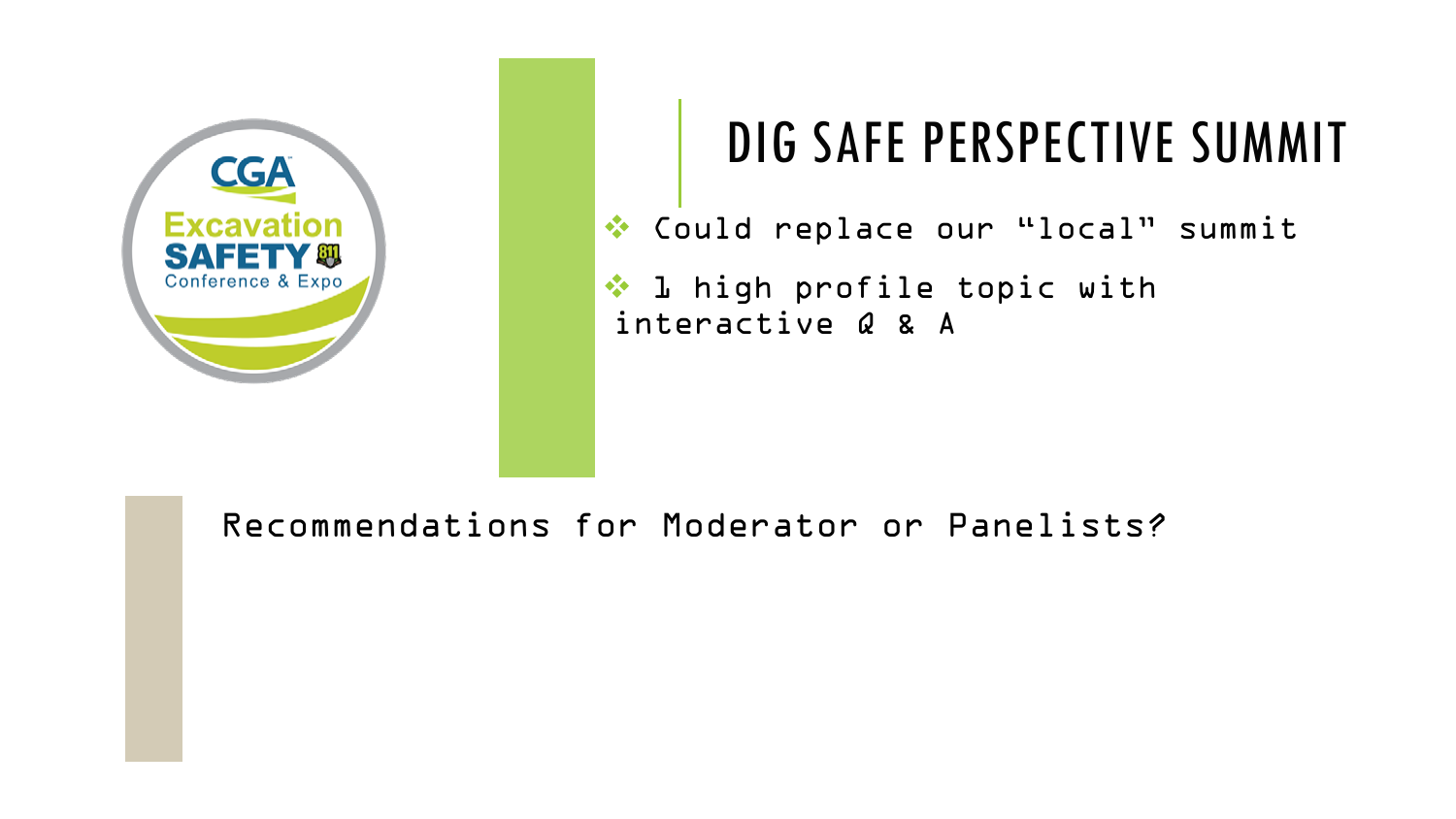

#### NEXT STEPS

- **Meeting notes**
- Session idea ranking
- Speaker suggestions

[michele@emailir.com](mailto:michele@emailir.com) | 952.428.7994